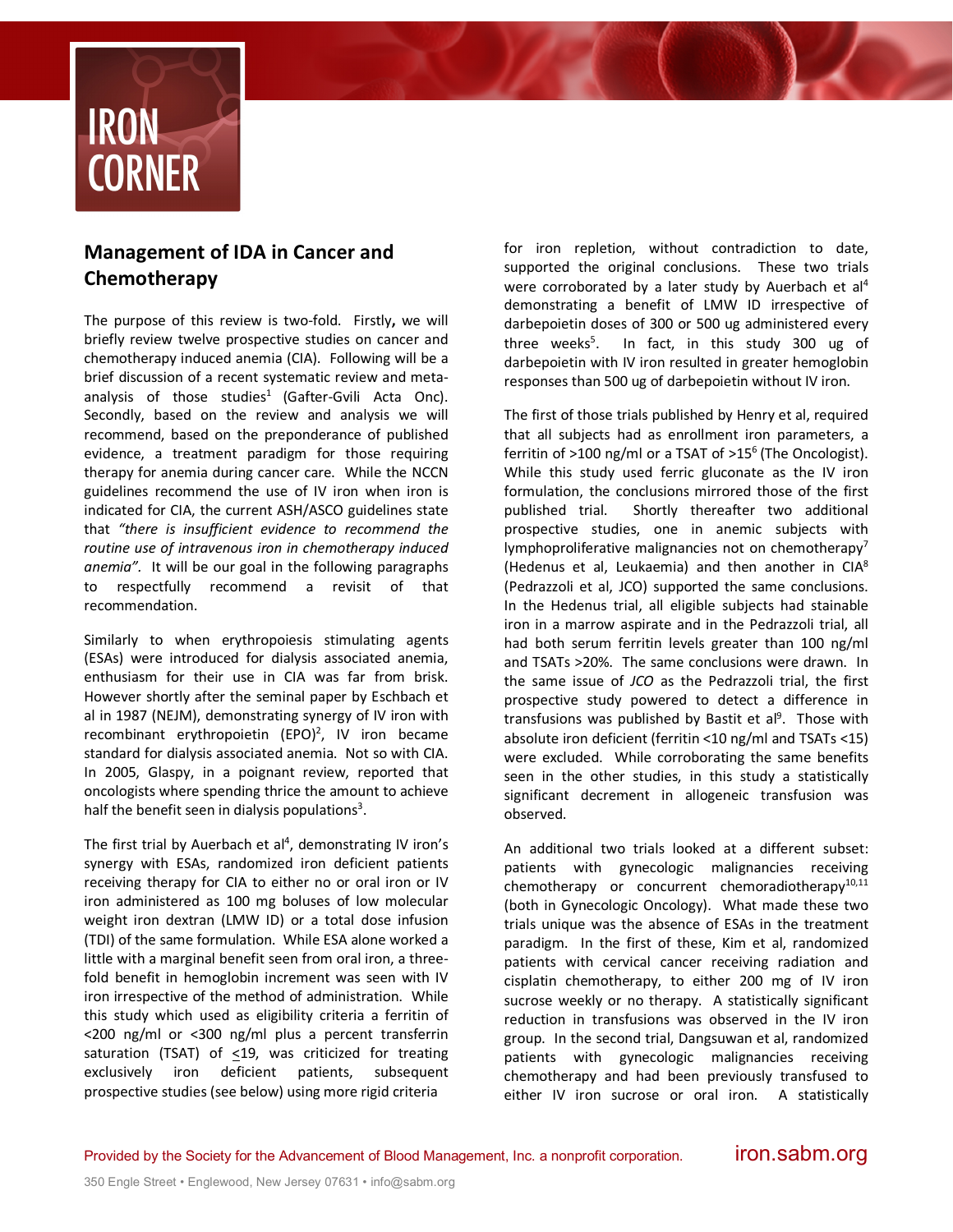

significant reduction in transfusion was again observed, corroborating the results of Kim and Bastit.

In a trial with a different design, Anthony et al examined whether IV iron added to ESAs could restore  $responsiveness$  in non-responders<sup>12</sup> (Community Oncology). Patients with CIA were treated with ESA alone for 8 weeks and for 12 weeks thereafter responders and non-responders were randomized to IV iron sucrose or ESA alone. Supporting all previously published evidence, both IV iron groups showed statistically significant hemoglobin increments compared to those receiving no IV iron.

Three new formulations have recently been approved in the United States (one) and Europe (two). Corroborating the results of Kim and Dansuwang, ferric carboxymaltose has been shown to alleviate anemia progression and actually result in improvement in hemoglobin levels when administered alone (without ESAs) to patients with  $CIA<sup>13</sup>$ .

Long term toxicity remains a concern. One study, presented at the 2009 Annual Meeting of the American Society of Hematology, by Beguin et  $al<sup>14</sup>$  randomized anemic patients who had undergone autologous bone marrow transplant for lymphoproliferative malignancies to ESA alone or ESA plus IV iron sucrose. What made this study unique was the 5 year patient follow-up in the in the data set. While not a primary endpoint, addressing the issue of long term negative effects on cancer outcomes, while similar hemoglobin benefits were observed in the IV iron group, no difference in progression free survival, relapse or overall survival was noted between the two groups.

In the first presentation of the only trial to demonstrate a benefit with IV iron in CIA, Steensma et  $al<sup>15</sup>$  (JCO) randomized patients to darbepoietin with or without ferric gluconate. No difference in hemoglobin or quality of life parameters was noted. The investigator measured pre and post-therapy hepcidin levels and in a subsequent re-stratification looking at those randomized to IV iron who actually received at least 80% of the planned dose, once again, a clear benefit for IV iron was observed. These data were presented at the 2011 Annual Meeting of the American Society of Clinical Oncology and reviewed by Dr. Patti Ganz. For those patients with low pretreatment hepcidin levels a greater than 90% response rate with IV iron was observed. While high pretreatment hepcidin levels did not predict for a failure to respond to IV iron, these provocative data suggest that hepcidin may predict who will response best to the addition iron. As a result of these data, Dr. Ganz posited that if corroborated the ASH/ASCO guidelines may need to be reconsidered.

All of these studies were systematically reviewed by Gafter Gvili et al, who also performed a meta-analysis<sup>1</sup>. While this comprehensive work did not take into consideration the re-stratification of the data in the Steensma trial, they concluded that IV iron significantly increased the hematopoietic response rate to ESAs, that the increase correlated with iron dose regardless of and baseline iron status without observing a negative safety signal with IV iron.

Based on these and other data, several organizations have developed recommendations on iron monitoring and replacement in cancer patients.16 **The National Comprehensive Cancer Network,** (NCCN) recommends monotherapy with iron (preferably IV) for absolute iron deficiency (ferritin <30 ng/mL and transferrin saturation (TS) <20%) and in patients using ESAs with ferritin between 30 and 800 ng/mL and TS between 20 and 50%. IV iron can reduce the number of transfusions in patients with functional iron deficiency.

The **European Society for Medical Oncology** (ESMO) recommends iron profile monitoring. IV iron replacement is recommended in patients with iron deficiency to produce an increment in hemoglobin and reduce the need for transfusion.

The **European Organization for Research and Treatment of Cancer** (EORTC) recommends iron replacement to be restricted to patients with absolute or functional iron deficiency.

In a position paper published in 2017 in Expert Review in Hematology, Barni and colleagues published a series of recommendations on managing iron deficiency in adult cancer patients. The Grade 1 (strong) and Grade 2 (weaker) recommendations. A subset of these recommendations are shown below:17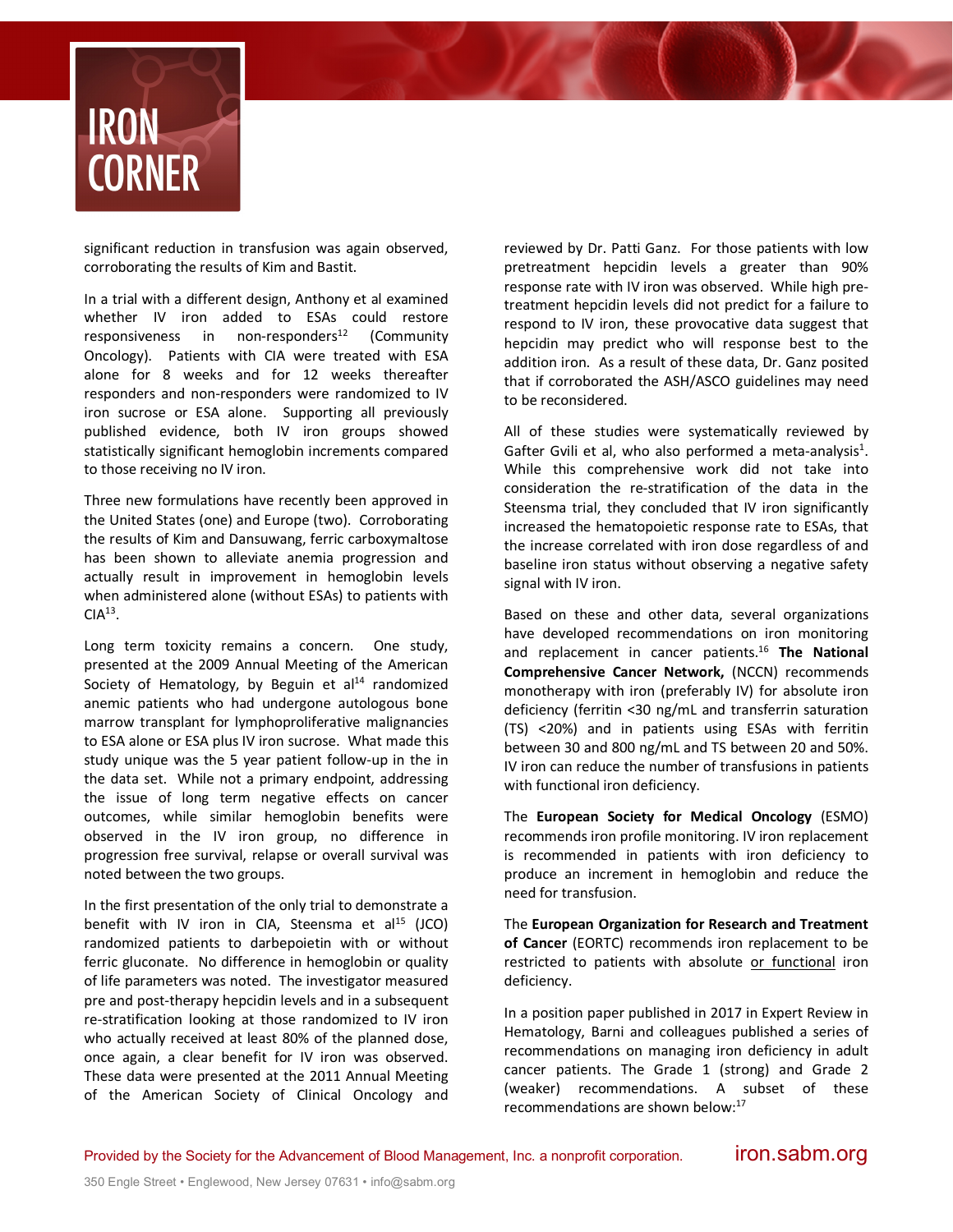

Recommendation: In all cancer patients, but especially in those scheduled for cytotoxic chemotherapy, radiotherapy, or surgery, the presence of anemia and/or iron deficiency should be investigated before and during treatment, to plan the most appropriate therapeutic strategy.

Recommendation: Initial laboratory screening in cancer patients should include, at least, full blood count with reticulocytes, serum ferritin, transferrin saturation, creatinine, and C-reactive protein (CRP).

Recommendation: In non-anemic ID cancer patients, iron supplements should be administered until serum iron parameters are normalized and iron store replenished, to avoid development of anemia.

Recommendation: New oral iron products may be efficacious in patients who are intolerant or nonresponsive to conventional iron salts, and in those with contraindications for IV iron.

Recommendation: For anemic cancer patients with ID, who should not receive ESAs, iron supplementation as monotherapy is recommended

Recommendation: Regardless of the need for RBCT administration, anemia should be appropriately treated. If indicated, iron and/or ESAs are recommended to treat iron deficit or/and chemotherapy-induced anemia.

Recommendation: In cancer patients with absolute or functional ID, iron supplementation may reduce RBCT and ESA requirements and associated costs.

Based on these data, comprising thousands of patients with no clinically significant toxicity with IV iron, as well as the recent recommendations just discussed, we recommend a change in the current ASH/ASCO guidelines in alignment with those of the NCCN, the ESMO, the EORTC and the position paper published in 2017 referenced in this discussion. We recommend IV iron alone as first line therapy if iron deficiency is present. If the patient is unresponsive to IV iron alone, IV iron should precede ESA administration and be added to the treatment paradigm in all hyporesponsive patients with TSATs <40% and serum ferritins <800, the groups for which there is existing safety data.

## **December 2018**

## **References**

- 1. Gafter-Gvili A, Rozen-Zvi B, Vidal L, Leibovici L, Vansteenkiste J, Gafter U, Shpilberg O. Intravenous iron supplementation for the treatment of chemotherapy-induced anaemia - systematic review and meta-analysis of randomised controlled trials. Acta Oncol. 2013 Jan;52(1):18-29
- 2. Eschbach JW, Egrie JC, Downing MR, Browne JK, Adamson JW. Correction of the anemia of end-stage renal disease with recombinant human erythropoietin. Results of a combined phase I and II clinical trial. N Engl J Med. 1987 Jan 8;316(2):73-8.
- 3. Glaspy JA. Cancer patient survival and erythropoietin. J Natl Compr Canc Netw. 2005 Nov;3(6):796-804
- 4. Auerbach M, Ballard H, Trout JR, McIlwain M, Ackerman A, Bahrain H, Balan S,Barker L, Rana J. Intravenous iron optimizes the response to recombinant human erythropoietin in cancer patients with chemotherapy-related anemia: an multicenter, open-label, randomized trial. J Clin Oncol. 2004 Apr 1;22(7):1301-7.
- 5. Auerbach M, Silberstein PT, Webb RT, Averyanova S, Ciuleanu TE, Shao J,Bridges K. Darbepoetin alfa 300 or 500 μg once every 3 weeks with or without intravenous iron in patients with chemotherapy-induced anemia. Am J Hematol. 2010 Sep;85(9):655-63.
- 6. Henry DH, Dahl NV, Auerbach M, Tchekmedyian S, Laufman LR. Intravenous ferric gluconate significantly improves response to epoetin alfa versus oral iron or no iron in anemic patients with cancer receiving chemotherapy. Oncologist. 2007 Feb;12(2):231- 42.
- 7. Hedenus M, Birgegård G, Näsman P, Ahlberg L, Karlsson T, Lauri B, Lundin J,Lärfars G, Osterborg A. Addition of intravenous iron to epoetin beta increases hemoglobin response and decreases epoetin dose requirement in anemic patients with lymphoproliferative malignancies: a randomized multicenter study. Leukemia. 2007 Apr;21(4):627-32.
- 8. Pedrazzoli P, Farris A, Del Prete S, Del Gaizo F, Ferrari D, Bianchessi C. Randomized trial of intravenous iron supplementation in patients with chemotherapy-related anemia without iron deficiency treated with darbepoetinalpha. J Clin Oncol. 2008 Apr 1;26(10):1619-25.
- 9. Bastit L, Vandebroek A, Altintas S, Gaede B, Pintér T, Suto TS, Mossman TW, Smith KE, Vansteenkiste JF. Randomized, multicenter, controlled trial comparing the efficacy and safety of darbepoetin alpha administered every 3 weeks with or without intravenous iron in patients with chemotherapy-induced anemia. J Clin Oncol. 2008 Apr 1;26(10):1611-8.
- 10. Kim YT, Kim SW, Yoon BS, Cho HJ, Nahm EJ, Kim SH, Kim JH, Kim JW. Effect of intravenously administered iron sucrose on the prevention of anemia in the cervical cancer patients treated with concurrent chemoradiotherapy. Gynecol Oncol. 2007 Apr;105(1):199-204.
- 11. Dangsuwan P, Manchana T. Blood transfusion reduction with intravenous iron in gynecologic cancer patients receiving chemotherapy. Gynecol Oncol. 2010 Mar;116(3):522-5.
- 12. Anthony LB, Gabrail NY, Ghazal H, et al. IV iron sucrose for cancerand/or chemotherapy-induced anemia in patients treated with erythropoiesis-stimulating agents. Comm Oncol. 2011;8(6):270-278

Provided by the Society for the Advancement of Blood Management, Inc. a nonprofit corporation. **iron.sabm.org**